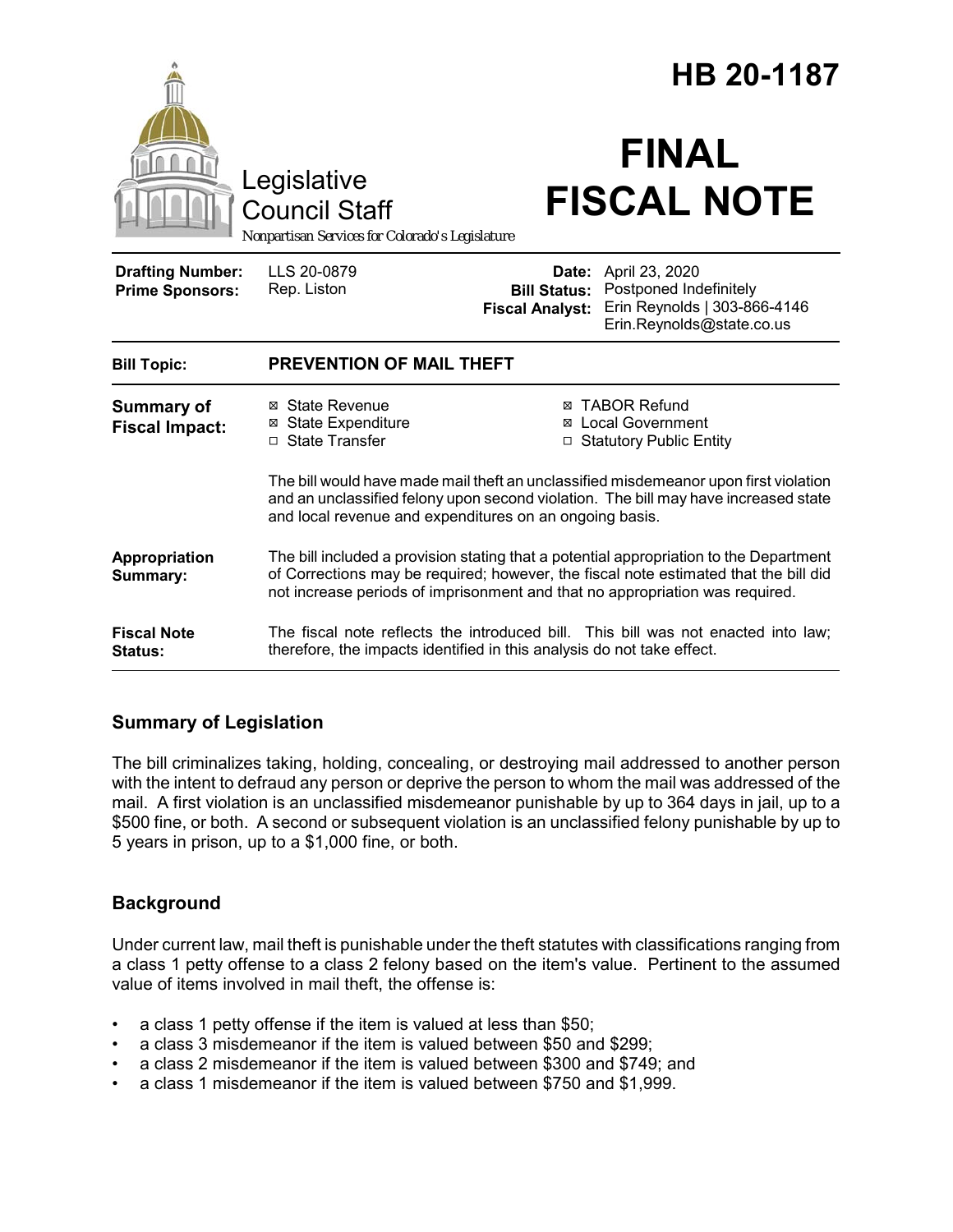April 23, 2020

### **Comparable Crime Analysis**

Legislative Council Staff is required to include certain information in the fiscal note for any bill that creates a new crime, changes the classification of an existing crime, or changes an element of an existing crime. The following sections outline data on crimes that are comparable to the offense in this bill and discuss assumptions on future rates of criminal convictions under the bill.

**Prior conviction data**. This bill creates a new unclassified misdemeanor and felony offense related to mail theft. To form an estimate on the prevalence of this new crime, the fiscal note analyzed the existing offense of theft of something valued between \$50 and \$299 as a comparable crime. From 2017 to 2019, 4,659 persons have been convicted and sentenced for this existing offense. Of the persons convicted, 2,719 were male, 1,938 were female, and 2 did not have a gender identified. Demographically, 3,864 were White, 379 were Black/African American, 294 were Hispanic, 27 were Asian, 19 were American Indian, 73 were classified as "Other," and 3 did not have a race identified.

**Assumptions.** The prior conviction data, which represents general theft and not mail-specific theft, shows an average of about 1,550 theft-related convictions per year. Assuming that 5 percent of these convictions are mail-related, the bill will result in approximately 80 misdemeanor convictions per year charged under the new law; however, this does not represent an increase in misdemeanor convictions from current law, just a change in the type of misdemeanor for which a person is charged. The substantive change under the bill is the felony offense resulting from a second conviction. The fiscal note assumes that the courts will not sentence an offender to DOC for a subsequent theft within the five-year assessment period in this fiscal note. Visit leg.colorado.gov/fiscalnotes for more information about criminal justice costs in fiscal notes.

### **State Revenue and Expenditures**

This analysis assumes that there will be no net change to criminal case filings. As a result, any increase of fines and court fees and the related TABOR impact is expected to be minimal. Similarly, potential workload increases for the Judicial Department, the Division of Probation, agencies that provide representation to indigent persons, and the Department of Corrections require no change in appropriations.

### **Local Government**

Similar to the state, no net change in workload or costs is expected for district attorneys or county jails.

### **Effective Date**

The bill was postponed indefinitely by the House Judiciary Committee on February 25, 2020.

### **State Appropriations**

Currently, this bill includes a provision stating that a potential appropriation to the Department of Corrections may be required; however, the fiscal note estimates that the bill will not increase periods of imprisonment and that no appropriation is required.